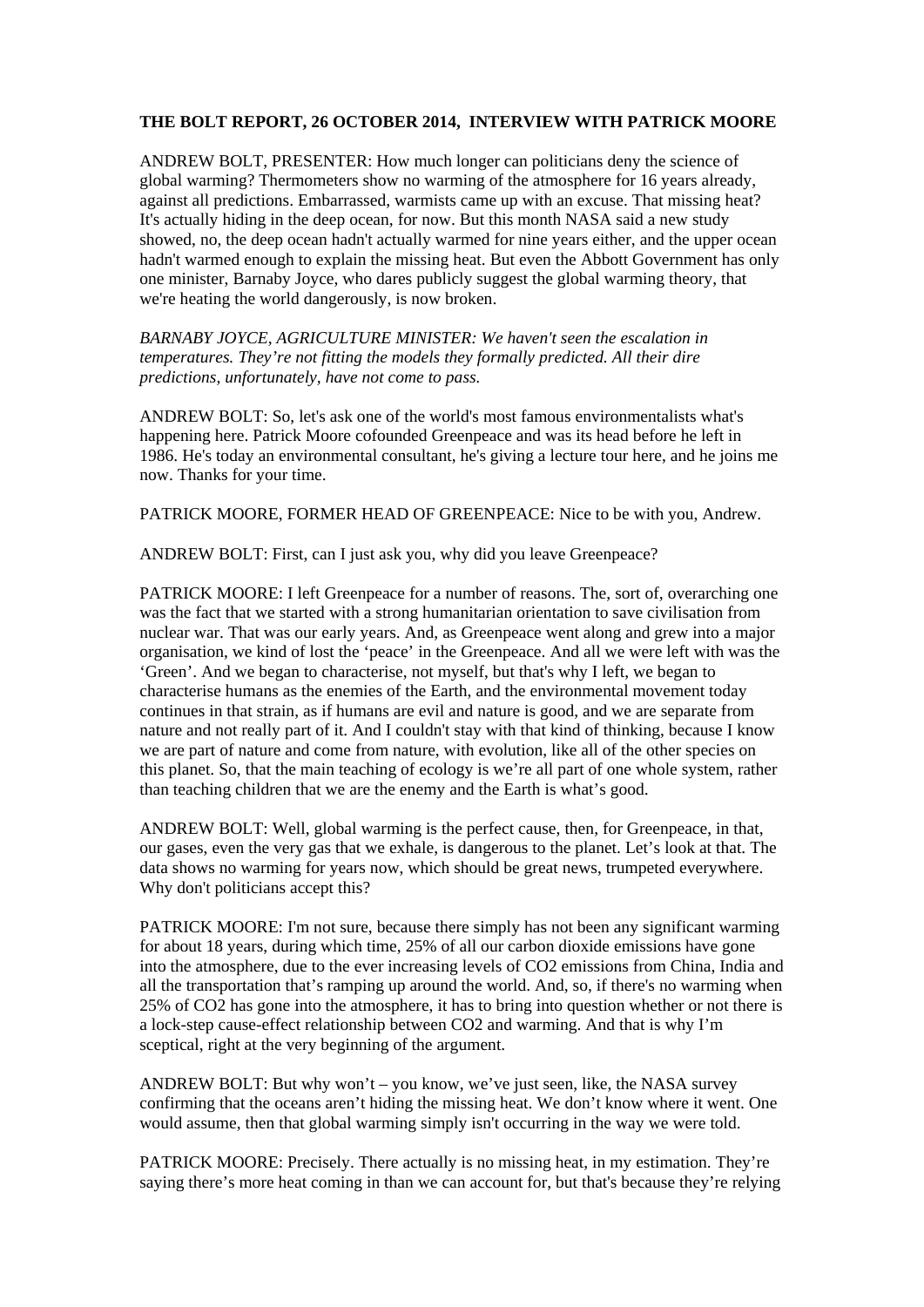on their models of how much heat is coming in. I believe that, in fact, the clouds are preventing as much heat from coming in as they are predicting. Therefore, there's no missing heat. But even if there was heat going into the deep oceans, how do they know it won't stay there for a million years? Why would it come back out, as if it's some kind of ghost, come back to haunt us? It doesn't exist, NASA has demonstrated that, so it can't come out because it isn't there. But even if it was there, when heat goes down into the deep ocean, it doesn't just pop out the next minute.

ANDREW BOLT: Well, this is the spectre, the, you know, the ghost behind the sofa that they're trying to beat up now. But the point is this. We've had this great news. The world isn't going to end, it's not, you know, we're not seeing catastrophic climate disasters, we're not seeing catastrophic warming. I don't accept, I don't understand why politicians don't shout this from the rooftops. This is good news!

PATRICK MOORE: Yes, I've never understood why people want bad news like this. The guy on the corner with a sign saying 'The end is nigh' has been with us forever, since humanity began, I think.

ANDREW BOLT: And he wants it to be true.

PATRICK MOORE: Well, look at your Tim Flannery. We have David Suzuki in Canada, where I'm from. They're -

ANDREW BOLT: Thanks for that. He comes here. Can you just keep him there?

PATRICK MOORE: They both, somehow, fulfil the same role in society of being the doomsayer. There's nothing good they can say about the future, or about people or our existence on this Earth, and I would celebrate humanity, rather than degrade it the way they do. And they're never right in their predictions. Suzuki's been saying the world is going to come to an end in 10 years, for the last 40 years. And he just keeps renewing it every 10 years, that if we don't change our evil ways soon, the world will come to an end. That's the story. And Flannery has managed to convince Australians to spend billions of dollars on desal plants that are useless and have to keep running at great cost, doing nothing, because he said the dams would all be dry, and, in fact, they're full. And it is a fact, I don't know why he doesn't know it, but a warmer world, if it comes, will be a wetter world, as the Sahara was covered in lakes and forests 5000 years ago when the world was warmer than it is today.

ANDREW BOLT: It's a scandal. By January, I think it is, we'll have four desalination plants mothballed. All built on the presumption that the rains would stop. It's a scandal. We're told that we must stop global warming, let's put aside the obvious fact that it's not actually warming. But we're told by politicians, we must stop any future warming. We have churches and green groups saying we should stop coal, for example, stop using coal, a source of greenhouse gases. Even if global warming was occurring, say Australia did stop, totally dead, its use of coal, what difference do you think, to the nearest degree, we'd make to worldwide warming?

PATRICK MOORE: Well, it appears zero, because even with all the CO2 that is being put in the air by China and India, Australia is a drop in the bucket. It's nothing. So, obviously, Australia's CO2 emissions are not doing anything. Isn't it nice of the clergy to be driving more poor people into energy poverty? I really don't get that one. I mean, surely they understand that the higher electricity costs go, the more people will be deprived of the ability to pay for it, it makes no sense whatsoever. You know, what people don't understand, it seems, is that carbon dioxide, which is being vilified now as the devil in the piece, is actually the most important food for all life on Earth. If there was no CO2 in the global atmosphere, this would be a dead planet. That's what plants eat. And an experimental forest in Germany, which has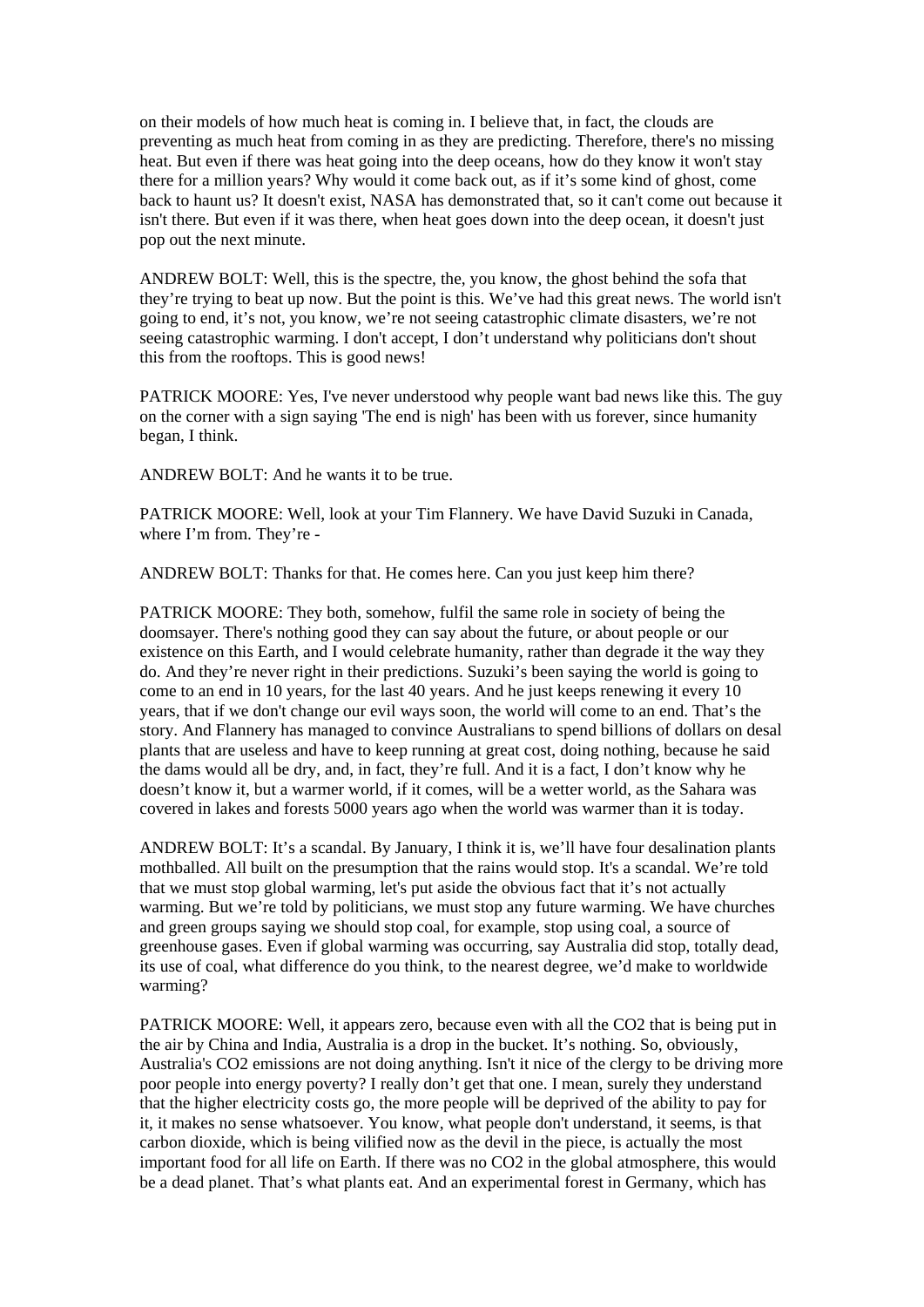been monitored since 1870, is, today, growing at 40% faster than it did then, and most of that increased growth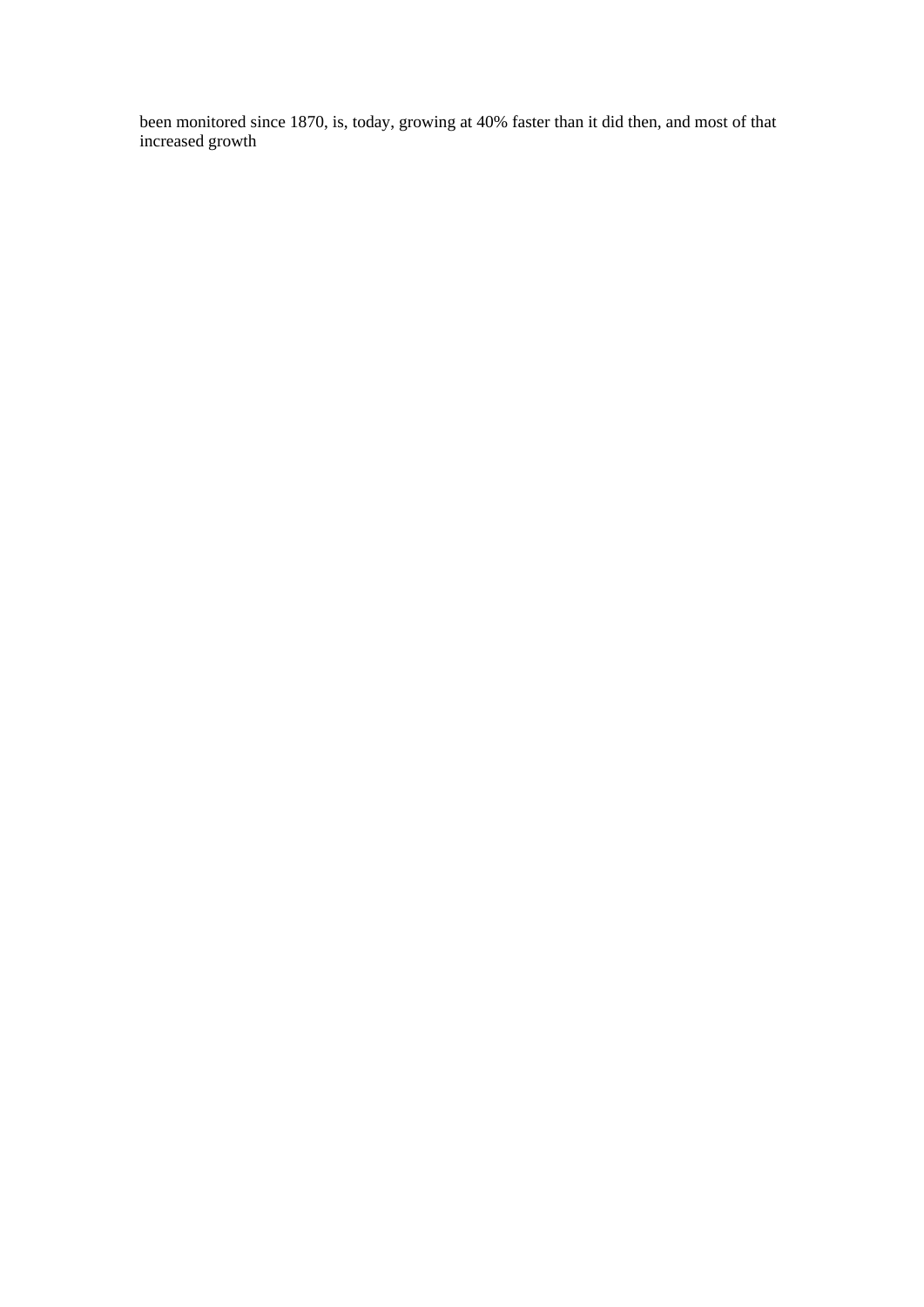has occurred in the last 50 years, during which time, CO2 has risen from 300 to 400 parts per million. Still much lower than it has been through most of the history of modern life, where the average has been about 2,000. And, this year, the grain harvest in the world is at a record high, and yield per hectare is also at a record high, and this is certainly because of the fertilisation effect, as it's called, of carbon dioxide in the atmosphere.

ANDREW BOLT: Can I just point out that, that's another busted prediction. The IPCC predicted increasing famines or crop failures in the world, and the very reverse has happened. Can I just say, you know, you pointed out that the green movement, global warming movement is anti-human, in a sense, it's nature first, human second. It also seems increasingly, in pursuit of the global warming thing, that it's anti- nature as well. This is bird week, for example, to celebrate our feathered friends. But one thing I don't get, is that the green groups, which fight any development which hurts animals of any kind, don't care that wind farms kill birds. I mean, thousands of them. It just seems a really weird movement at the moment, the green movement.

PATRICK MOORE: They not only kill birds, but they kill the top predators, the eagles and hawks, and owls. It, you know, it's one thing for flocks of thousands of birds, to have a few of them killed, but these are the top predators which are lesser in numbers and more iconic, you would think, and yet they are willing to sacrifice them for the purpose of these really expensive, unreliable technologies like wind and solar, which are driving... I couldn't believe it when I read the cost of electricity in Australia. You've got really cost-effective energy here in your coal and gas plants, you don't have nuclear, which I don't understand because you produce 10% of the world's uranium. And I wonder, what the people you're shipping it to, are doing with it.

ANDREW BOLT: I don't know, I think they're burying it underground, and not using it.

PATRICK MOORE: I think –

ANDREW BOLT: It's just crazy. Look, this country has really crippled itself with green, the green faith. Just before, we're running out of time, just before we go, there's a big debate here about fracking, right?

## PATRICK MOORE: Yes.

ANDREW BOLT: That somehow, the idea that we extract these natural gases from under the ground, with the little explosions, and all that, is going to contaminate water supplies, etcetera, etcetera. There are actually bans in Victoria and high restrictions in NSW, even though we're running out of local gas supplies. What's your view?

PATRICK MOORE: It's proof that green has become a religion, because there's absolutely no basis to the opposition to fracking. It's not explosions, it's just high-pressure water. It's like… I just can't believe it, that people think there's something wrong with this, because these are deep deposit of ancient marine sediments that are tight, and so they're holding the gas and oil in a rock, basically. And all they're doing is pressure washing, like, with highpressure water, underground, with a bit of sand and other completely harmless chemicals. And the Environmental Protection Agency in the US, which is a green group itself, has had to admit that there's never been a single example of contamination of groundwater by fracking in the US with, in fact, hundreds of thousands of fracking wells.

ANDREW BOLT: No. The funny thing is, the technology's not that dissimilar to geothermal power, which is, supposedly, the greens are for, you know. Putting water, high-pressure, under hot rocks –